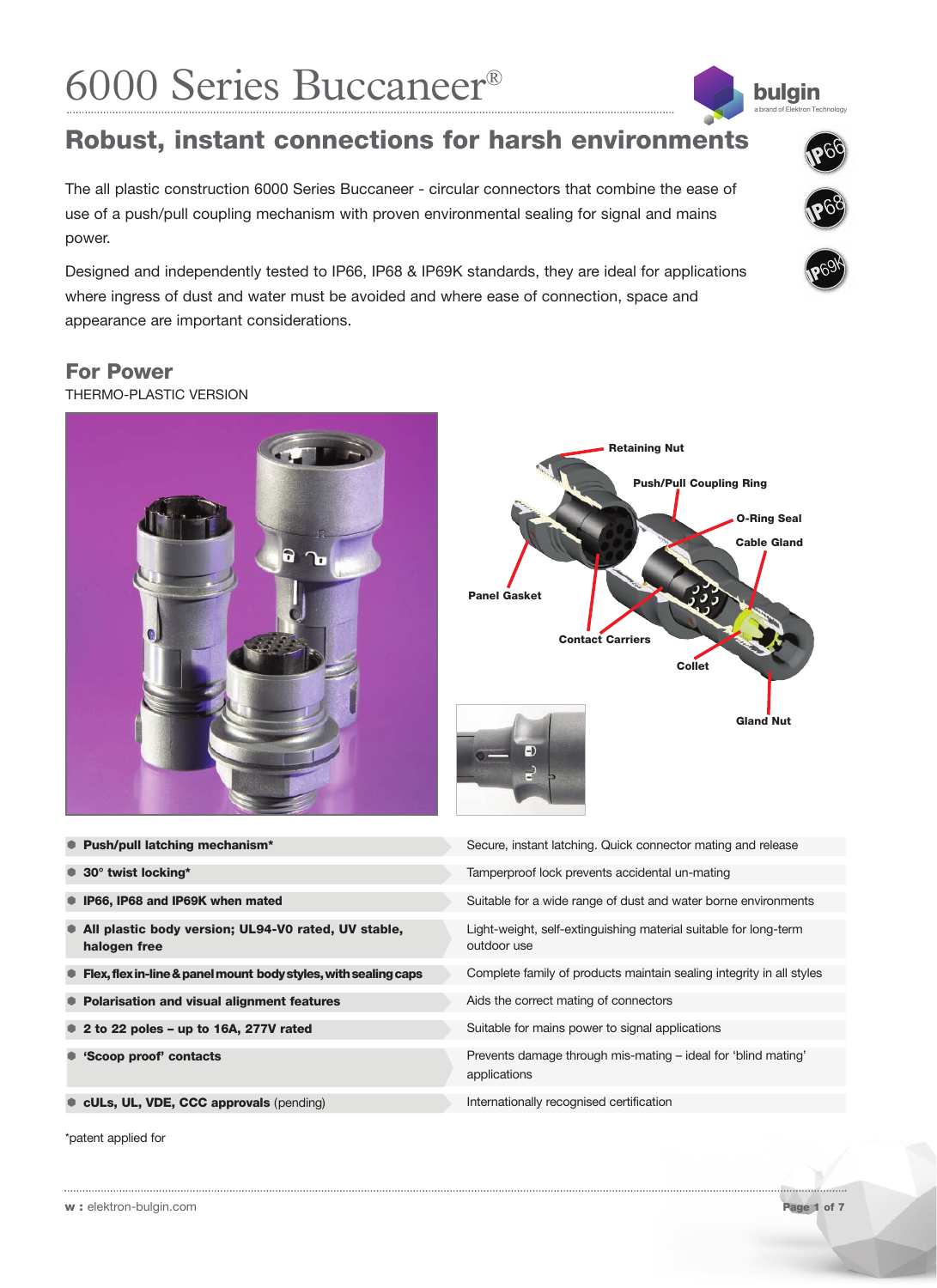

| <b>FLEX CABLE CONNECTOR</b>          |                                                                                                                                                                                                                                                               |                                                             | $\phi$ 32.0                                                                                                                |                                                                                                                            | 78.4 Max                                                                                                                                                                                |
|--------------------------------------|---------------------------------------------------------------------------------------------------------------------------------------------------------------------------------------------------------------------------------------------------------------|-------------------------------------------------------------|----------------------------------------------------------------------------------------------------------------------------|----------------------------------------------------------------------------------------------------------------------------|-----------------------------------------------------------------------------------------------------------------------------------------------------------------------------------------|
| <b>PXP6010/S</b><br><b>PXP6010/P</b> | Mates with In-Line Flex or Panel<br>Mounting versions PXP6011 &<br>PXP6012<br>• Push/pull locking ring with<br>30° twist locking<br>Pin or socket versions<br>Leading earth on 3 pole<br>connectors<br>2, 3, 8, 16 & 22 pole<br>• Screw and crimp termination |                                                             |                                                                                                                            | 29.5                                                                                                                       |                                                                                                                                                                                         |
|                                      | <b>Poles</b>                                                                                                                                                                                                                                                  | <b>Termination</b>                                          | <b>Pin Contacts</b>                                                                                                        | <b>Socket Contacts</b>                                                                                                     | <b>Contacts</b>                                                                                                                                                                         |
|                                      | 2<br>$\overline{c}$<br>3<br>3<br>8<br>16<br>22                                                                                                                                                                                                                | Screw<br>Crimp<br>Screw<br>Crimp<br>Crimp<br>Crimp<br>Crimp | PXP6010/02P/ST<br>PXP6010/02P/CR<br>PXP6010/03P/ST<br>PXP6010/03P/CR<br>PXP6010/08P/CR<br>PXP6010/16P/CR<br>PXP6010/22P/CR | PXP6010/02S/ST<br>PXP6010/02S/CR<br>PXP6010/03S/ST<br>PXP6010/03S/CR<br>PXP6010/08S/CR<br>PXP6010/16S/CR<br>PXP6010/22S/CR | <b>Supplied Fitted</b><br><b>Order Separately</b><br><b>Supplied Fitted</b><br><b>Order Separately</b><br><b>Order Separately</b><br><b>Order Separately</b><br><b>Order Separately</b> |
| <b>IN-LINE FLEX CABLE CONNECTOR</b>  |                                                                                                                                                                                                                                                               |                                                             |                                                                                                                            |                                                                                                                            |                                                                                                                                                                                         |
|                                      |                                                                                                                                                                                                                                                               | Mates with Flex Cable<br>connector PXP6010                  |                                                                                                                            |                                                                                                                            | 68.2 Max                                                                                                                                                                                |





| <b>Poles</b> | <b>Termination</b> | <b>Pin Contacts</b> | <b>Socket Contacts</b> | <b>Contacts</b>        |
|--------------|--------------------|---------------------|------------------------|------------------------|
| 2            | Screw              | PXP6011/02P/ST      | PXP6011/02S/ST         | <b>Supplied Fitted</b> |
|              | Crimp              | PXP6011/02P/CR      | PXP6011/02S/CR         | Order separately       |
|              | Screw              | PXP6011/03P/ST      | PXP6011/03S/ST         | <b>Supplied Fitted</b> |
|              | Crimp              | PXP6011/03P/CR      | PXP6011/03S/CR         | Order separately       |
| 8            | Crimp              | PXP6011/08P/CR      | PXP6011/08S/CR         | Order separately       |
| 16           | Crimp              | PXP6011/16P/CR      | PXP6011/16S/CR         | Order separately       |
| 22           | Crimp              | PXP6011/22P/CR      | PXP6011/22S/CR         | Order separately       |

**FRONT PANEL MOUNTING CONNECTOR** $$32.0$ 41.4 Max **RI3.5 Mates with Flex Cable**  $3.5$ connectors PXP6010 Front panel mounting Single hole fixing **Pin or socket versions** Leading earth on 3 pole  $0.22.5$  $27$  $\Lambda$ connectors Max **2. 3. 8. 16 and 22 pole** 5.2 Max Pane<br>0.8 Min Pane **PXP6012/P PXP6012/S** Screw and crimp termination **Poles Termination Pin Contacts Socket Contacts Contacts** 2 Screw PXP6012/02P/ST PXP6012/02S/ST Supplied Fitted<br>2 Crimp PXP6012/02P/CR PXP6012/02S/CR Order separately 2 Crimp PXP6012/02P/CR PXP6012/02S/CR Order separately<br>3 Screw PXP6012/03P/ST PXP6012/03S/ST Supplied Fitted 3 Screw PXP6012/03P/ST PXP6012/03S/ST Supplied Fitted<br>3 Crimp PXP6012/03P/CR PXP6012/03S/CR Order separately 3 Crimp PXP6012/03P/CR PXP6012/03S/CR<br>8 Crimp PXP6012/08P/CR PXP6012/08S/CR 8 Crimp PXP6012/08P/CR PXP6012/08S/CR Order separately<br>16 Crimp PXP6012/16P/CR PXP6012/16S/CR Order separately 16 Crimp PXP6012/16P/CR PXP6012/16S/CR Order separately<br>22 Crimp PXP6012/22P/CR PXP6012/22S/CR Order separately 2. 22 Drawn Press, 2012

.................................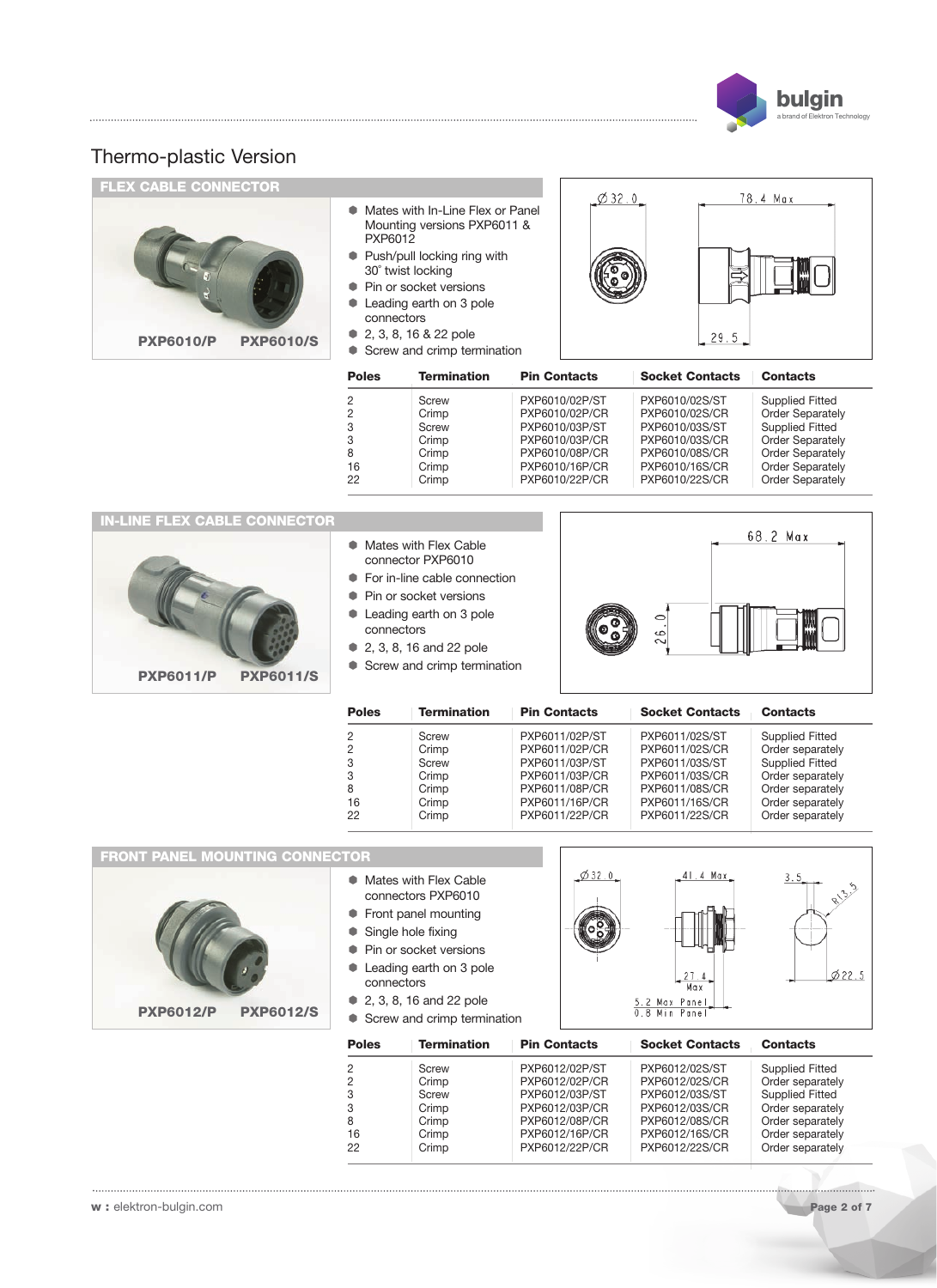

| <b>CRIMP CONTACTS</b>          |                                                            |            | <b>Contacts - Crimp</b>                          |
|--------------------------------|------------------------------------------------------------|------------|--------------------------------------------------|
|                                | • Crimp Contacts<br><b>Gold Plated</b><br>Current ratings: |            | Contacts (for 2 & 3<br>(Supplied in packs        |
|                                | 2 & 3 pole:<br>8 pole:                                     | 16A<br>10A | <b>Pins</b><br>Sockets                           |
|                                | 16 pole:<br>22 pole:                                       | 3A<br>2A   | <b>Contacts (for 8 pol</b><br>(Supplied in packs |
| 2, 3, 8, 16 & 22 pole contacts |                                                            |            | Pins<br>Sockets                                  |
|                                |                                                            |            |                                                  |

#### **Contacts - Crimp for 2, 3, 8, 16 and 22 pole**

| Contacts (for 2 & 3 pole)<br>(Supplied in packs of 10)   | Crimp    |  |  |
|----------------------------------------------------------|----------|--|--|
| Pins                                                     | SA3545/P |  |  |
| Sockets                                                  | SA3545/S |  |  |
| Contacts (for 8 pole)<br>(Supplied in packs of 10)       | Crimp    |  |  |
| Pins                                                     | SA3544/P |  |  |
| Sockets                                                  | SA3544/S |  |  |
| Contacts (for 16 & 22 pole)<br>(Supplied in packs of 10) | Crimp    |  |  |
| Pins                                                     | SA3542/P |  |  |
| Sockets                                                  | SA3542/S |  |  |



Crimp Tools for 2, 3, 8, 16 and 22 pole crimp contacts

#### **Crimp Tooling**

| Crimp Tool (2 & 3 pole)<br>Positioner (2 & 3 pole) | PNo. 14232<br>PNo. 14232/2/SP |
|----------------------------------------------------|-------------------------------|
| Crimp Tool (8, 16 & 22 pole)                       | PNo. 14025<br>PNo. 15021/SP   |
| Positioner (8 pole)<br>Positioner (16 & 22 pole)   | PNo. 15019/SP                 |



Insertion/Extraction Tool for 2, 3, 8, 16 and 22 pole contacts

#### **Insertion/Extraction Tools**

Insertion/Extraction Tool (2 & 3 pole) PNo. 14946/SP Insertion/Extraction Tool (8 pole) PNo. 14945/SP Insertion/Extraction Tool (16 & 22 pole) PNo. 14944/SP

**PNo 14917 CONTACT CARRIER REMOVAL TOOL**

 For removal of all contact carriers

#### **Tools**

Contact carrier removal tool PNo. 14917/SP (all poles)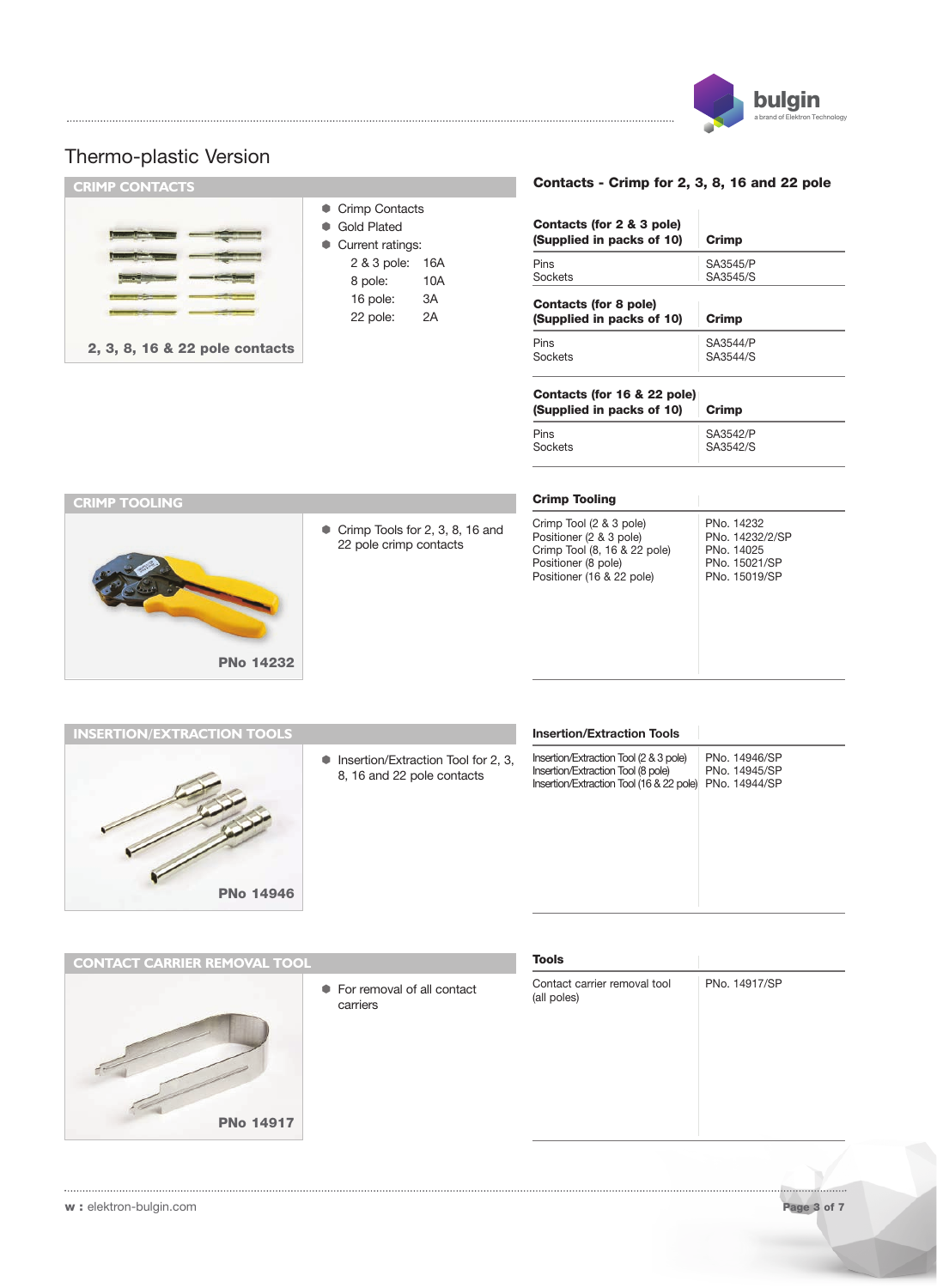

PXP6083

## Thermo-plastic Version





 Pack of all cable glands to suit cable ranges from 4.0 to 10.0mm diameter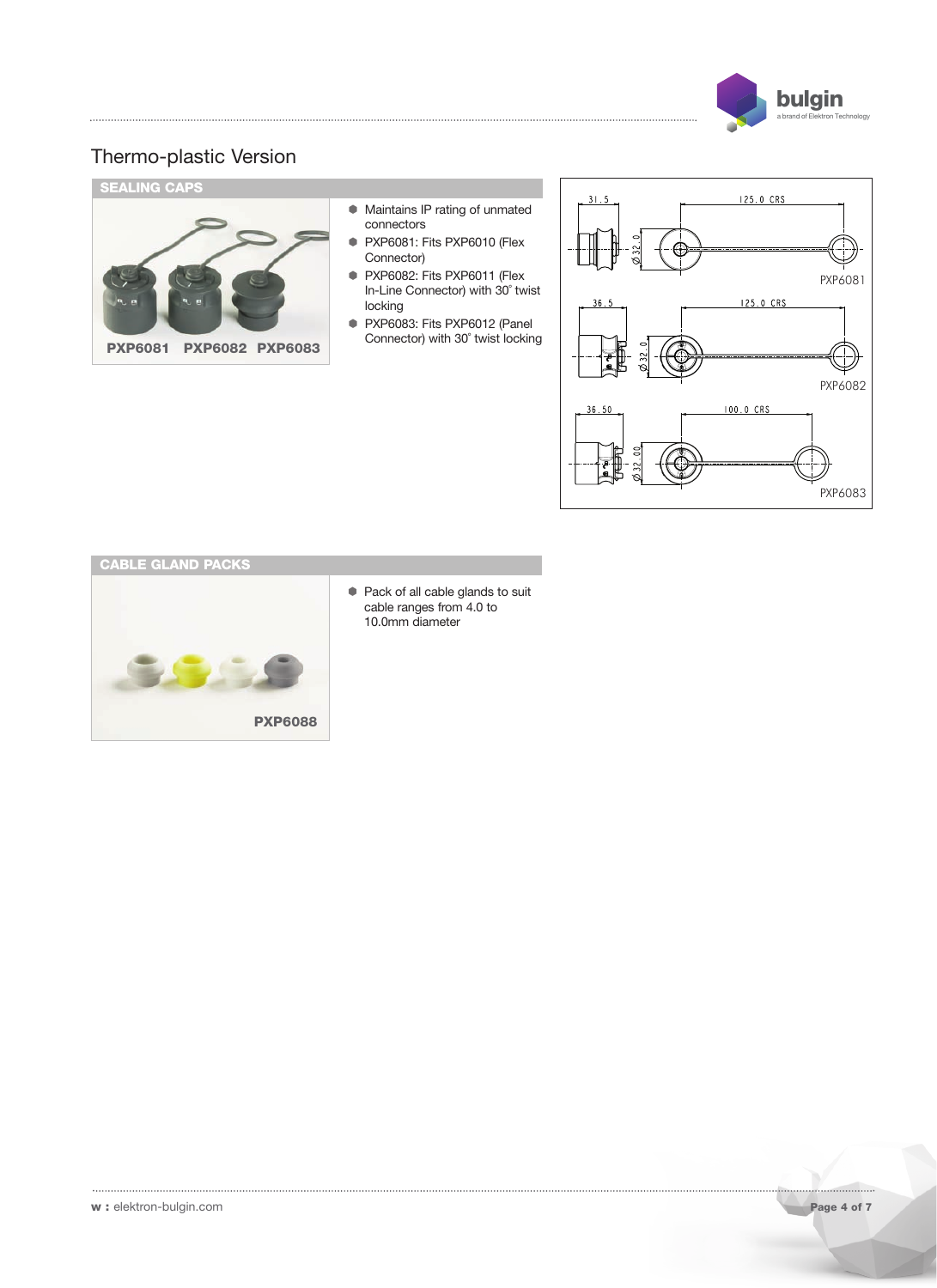

## **P X P / x x x x / x x /x/ x x / x x x x PART NO SYSTEM** Plastic Connector Designation Series. **6** = 6000 Series Body Styles **010** =  $F$  $|e \times$ **011** = Flex In-Line **012** = Panel No. of Contacts  **Pole**  $03 = 3$  Pole **08** = 8 Pole **16** = 16 Pole **22** = 22 Pole Contacts Type  $P = Pin$ **S** = Socket Contacts Termination **CR** = Crimp  $ST =$  Screw (2 and 3 pole only) Cable Entry Size (for Flex and Flex In-Line connectors only) **0405** = 4-5mm (Dark Grey) **0507** = 5-7mm (White) **0709** =  $7.9$ mm (Yellow) **0910** = 9-10mm (Light Grey)

#### Examples:

PXP6010/03/P/CR/0507= Flex cable connector, 3 pole, pin contacts, crimp termination with 5 to 7mm cable glands

PXP6012/03/S/ST= Front panel mounting connector, 3 pole, socket with screw termination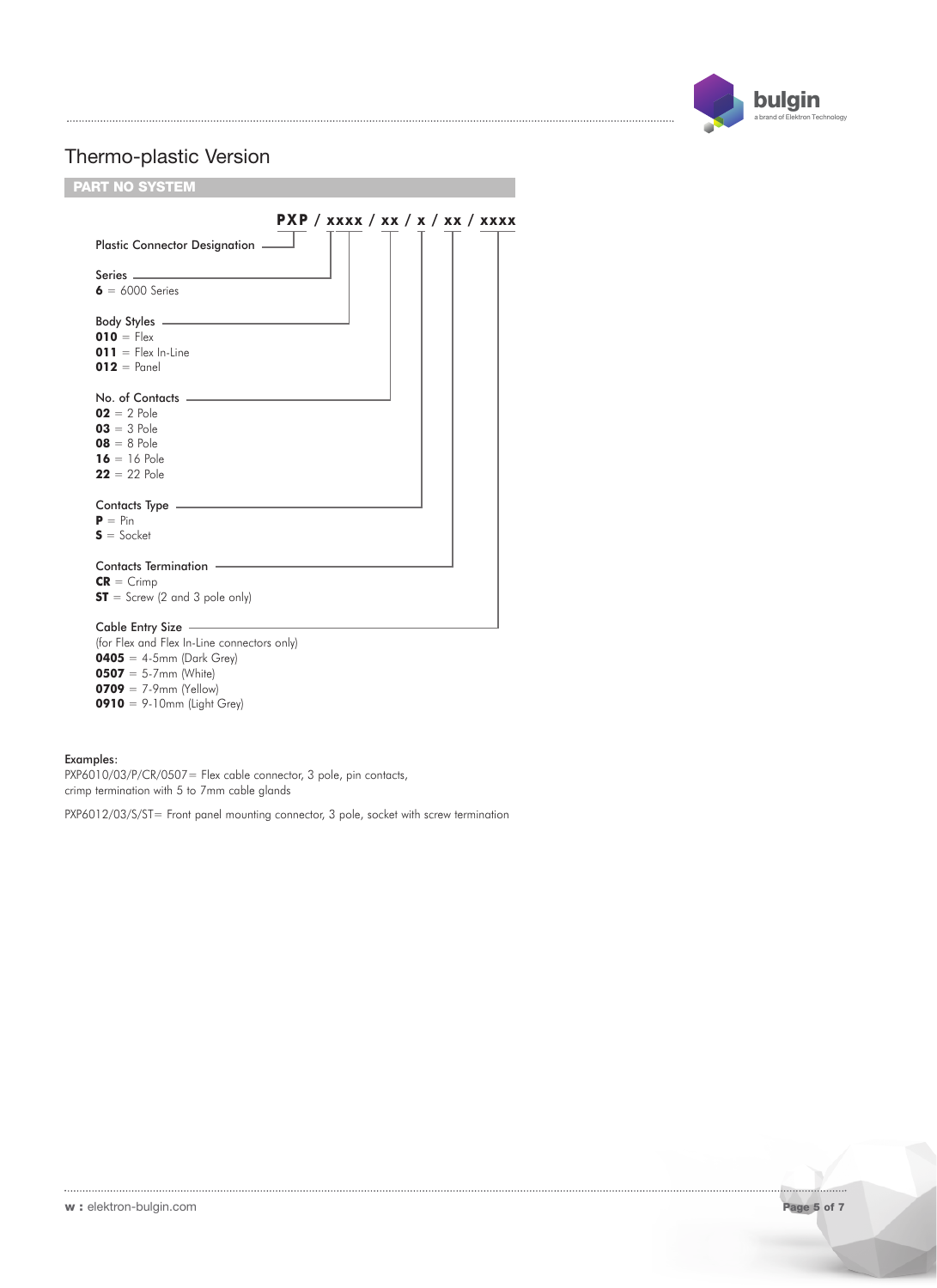

**SPECIFICATION**

| Electrical:                                                               |                                                                                            | <b>Mechanical:</b>                                                     |                                                                                                                                |
|---------------------------------------------------------------------------|--------------------------------------------------------------------------------------------|------------------------------------------------------------------------|--------------------------------------------------------------------------------------------------------------------------------|
| No. Poles:                                                                | 2<br>3<br>8<br>16<br>22                                                                    | Locking mechanism                                                      | Push/pull with 30° locking                                                                                                     |
| Rated cable                                                               | 26<br>18<br>18<br>18<br>22                                                                 |                                                                        | Patent applied for                                                                                                             |
| <b>Current Rating:</b><br>See de-rating curves for<br>further information | <b>AWG</b><br>AWG AWG AWG<br><b>AWG</b>                                                    | Sealing:                                                               | IP66 to EN60529:1992<br>IP68 to EN60529:1992 (10m depth for 2<br>weeks)<br>IP69k to DIN 40050-9                                |
| CCC, UL and VDE (pending)                                                 | 12A<br>10A<br>2A<br>16A<br>3A                                                              | Contact Accommodation:                                                 |                                                                                                                                |
| cUL (pending)                                                             | 12A<br>13A<br>10A<br>3A<br>2A                                                              | 2 & 3 pole crimp                                                       | 14 to 18AWG                                                                                                                    |
| Voltage Rating (ac/dc):                                                   | 60V<br>277V 277V 277V<br>60V                                                               | 2 & 3 pole screw terminals                                             | $1.5$ mm <sup>2</sup> max                                                                                                      |
| <b>Contact Resistance:</b>                                                | $< 10m\Omega$                                                                              | 8 pole crimp                                                           | 18 to 20AWG                                                                                                                    |
| Insulation Resistance:                                                    | >10 <sup>6</sup> MΩ @500V dc                                                               | 16 pole crimp                                                          | 22 to 26AWG                                                                                                                    |
| AC Breakdown voltage:                                                     |                                                                                            | 22 pole crimp                                                          | 22 to 26AWG                                                                                                                    |
| 2 pole                                                                    | >10kV                                                                                      | Cable Acceptance:                                                      | 4-10mm dia.                                                                                                                    |
| 3 pole<br>8 to 22 pole                                                    | >8kV<br>>5kV                                                                               | Cable retention force<br>(to BS EN61984):                              |                                                                                                                                |
| Operating Temp. Range:                                                    | $-40^{\circ}$ C to $+120^{\circ}$ C                                                        | 4 - 9mm dia cable<br>9 - 10mm dia cable                                | 80N<br>100N                                                                                                                    |
| Approvals (pending):<br>UL<br><b>CSA</b><br><b>VDE</b><br>CCC             | <b>UL1977</b><br>C22.2 No.182.3-M1987 (R2009)<br>IEC 61984:2009<br>GB/T11918 and GB/T11919 | Terminations:<br>2 Pole:<br>3 Pole:<br>8 Pole:<br>16 Pole:<br>22 Pole: | <b>Screw Terminals</b><br>Screw Terminals & Crimp Contacts<br><b>Crimp Contacts</b><br>Crimp Contacts<br><b>Crimp Contacts</b> |
|                                                                           |                                                                                            | <b>Tightening Torques:</b>                                             |                                                                                                                                |
| <b>Material:</b>                                                          |                                                                                            | Gland Nut:                                                             | 1.13Nm (10lb.in)                                                                                                               |
| Body:                                                                     | PC/PBT                                                                                     | Panel Nut:                                                             | 1.7Nm (15lbf.in.)                                                                                                              |
| Colour:                                                                   | Grey                                                                                       | Panel Nut Thread:                                                      | M22 x 1.5-6g                                                                                                                   |
| Flammability Rating:                                                      | <b>UL94 V-0</b>                                                                            | Dimensions:<br>Diameter: (over coupling ring)                          | 32mm                                                                                                                           |
| Halogen free                                                              | Yes                                                                                        |                                                                        |                                                                                                                                |
| <b>UV Resistance:</b>                                                     | ISO 4892 part 3 cycle 1 (QUV)                                                              | Diameter: (panel hole cut-out)                                         | 22.5mm                                                                                                                         |
|                                                                           |                                                                                            |                                                                        |                                                                                                                                |
| Contacts:                                                                 | Brass, Nickel plated                                                                       |                                                                        |                                                                                                                                |

### Mated dimensions - Flex to panel connector Mated dimensions - Flex connector to in-line

O Rings & Gaskets: Silicon RoHS Compliant



(2A – Gold plated)

connector



**w :** elektron-bulgin.com **Page 6 of 7**